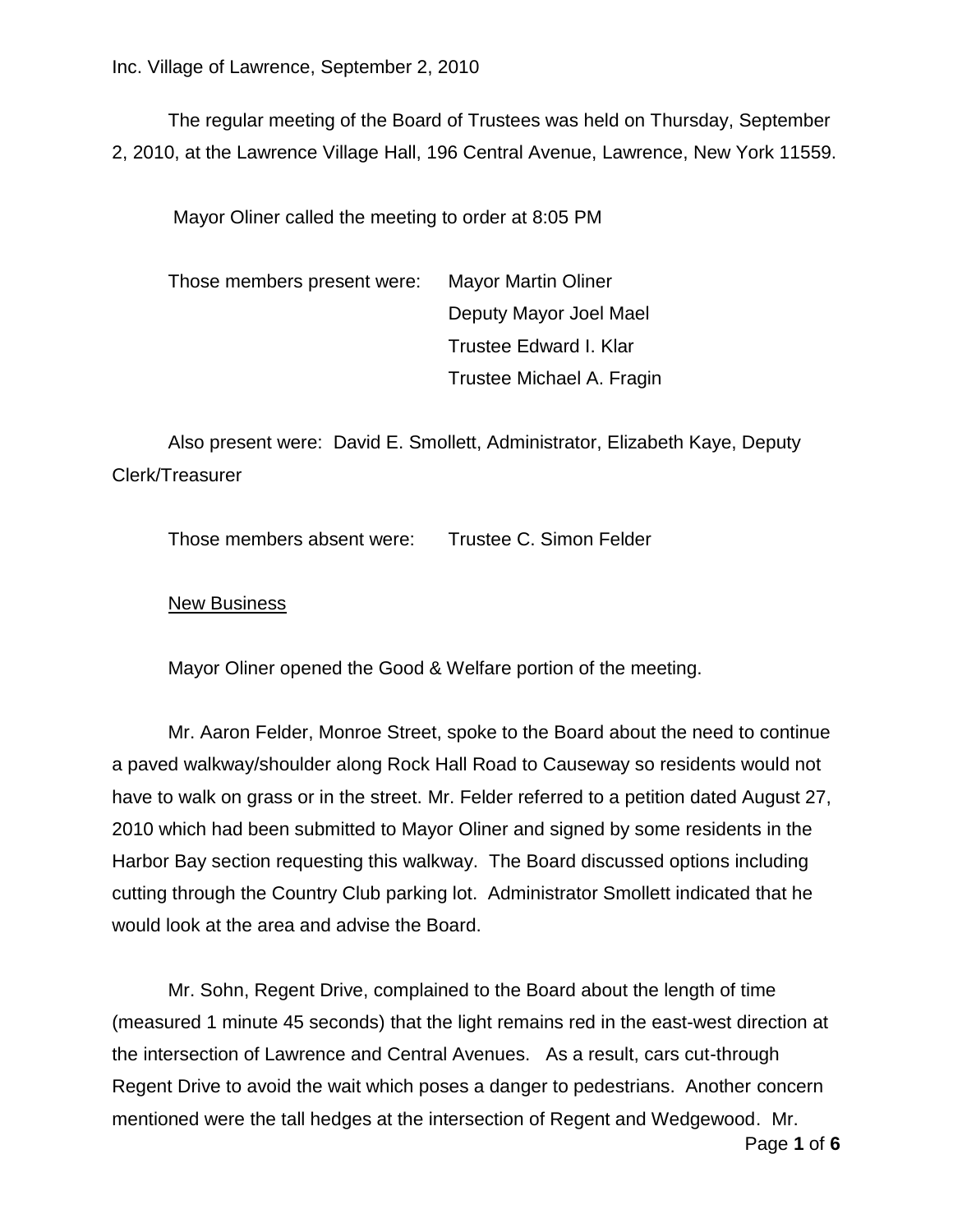Sohn asked if the Board would consider a No-Parking restriction on the north-side of Regent Drive. Mayor Oliner indicated that the request would be taken under advisement.

## Dr. Sicklick – Emergency Management

Dr. Sicklick, Emergency Management Liaison, updated the Board on emergency management items. Dr. Sicklick noted the need for all residents to enroll in the reverse 911 service and for the Village to acquire all residents' email addresses.

Dr. Sicklick informed the Board that kosher meals had been purchased by the Red Cross and were temporarily being stored at New Hyde Park High School until they could be moved to West Hempstead High School. Dr. Sicklick discussed the need to recruit volunteers to be trained for non-flood emergencies. In addition, Dr. Sicklick commended the Village for pruning trees before the projected weekend storm.

Deputy Mayor Mael commented as follows:

- 1) Trees that came down during the March storm were mostly on private property and not dead
- 2) The Village had tried in the past to enroll all residents in email notification. The Village should do a mailing marked "Urgent Notice which would draw more attention.
- 3) Asked if there was a distribution site in Far Rockaway. Trustee Fragin responded that Belmont Raceway was the closest distribution point, which did not have kosher meals.

# Public Hearing Intro Bill L9-10 to amend Code for Alternate Members of the Zoning and Planning Boards

At 8:35 pm, Trustee Fragin moved to open the public hearing, which was seconded by Deputy Mayor Mael and unanimously approved.

There being no comments from the public, Trustee Fragin moved to close the public hearing which was seconded by Deputy Mayor Mael and unanimously approved.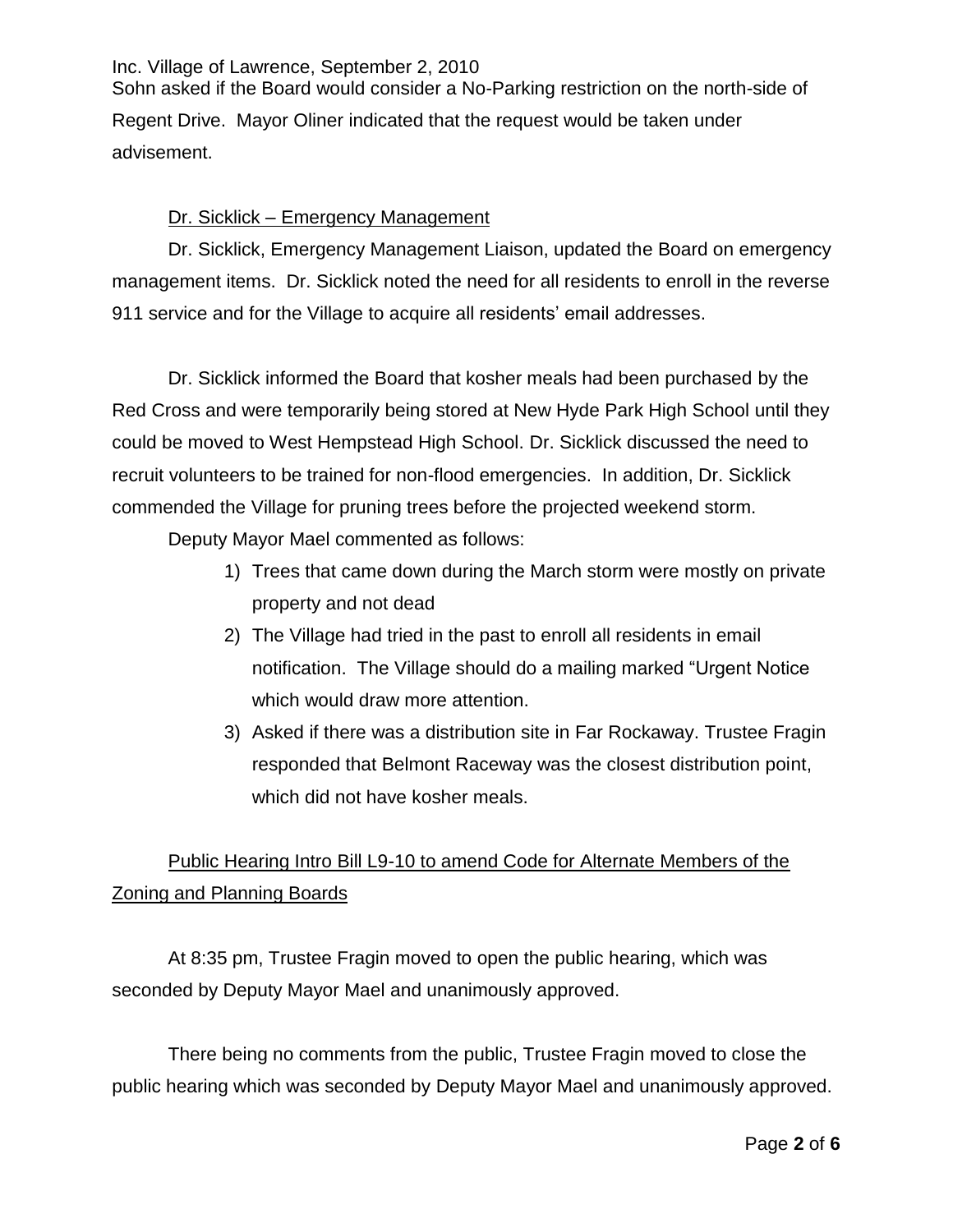Trustee Klar moved to adopt Intro Bill L9-10 as Local Law 7 of 2010, which was seconded by Deputy Mayor Mael and unanimously approved.

#### **Minutes**

Trustee Fragin moved to approve the minutes of July 13, 2010 which was seconded by Deputy Mayor Mael and unanimously approved.

Trustee Klar moved to approve the minutes of July 25, 2010, which was seconded by Trustee Fragin, and approved by all with the exception of Trustee Fragin who was not at the meeting and abstained from voting.

The Board tabled approval of the August 14, 2010 minutes to the October meeting pending further revision.

#### Reports

Trustee Fragin informed the Board that he had discussed the problem of teenagers congregating at the "triangle" at the corner of Washington Avenue and Barrett Road. Trustee Fragin indicated that Police would be providing greater surveillance of the area. The Board discussed the need to find an alternative place for teenagers to assemble. Mayor Oliner indicated the need to contact the synagogues and schools to discuss the situation.

The Board commented that the Abstracts and Financial Reports generated from the upgraded financial software were missing certain information. Deputy Clerk/Treasurer Kaye indicated that new reports would be generated with the missing information and sent to the Board.

The Board discussed the Abstracts of Audited Vouchers. Trustee Fragin questioned claims from Five Towns Auto Glass to reimburse an employee for a broken windshield and a claim from JMC Contracting for debris removal.

Page **3** of **6** Trustee Fragin moved to approve Abstracts #'s 606-608 (General Fund) with the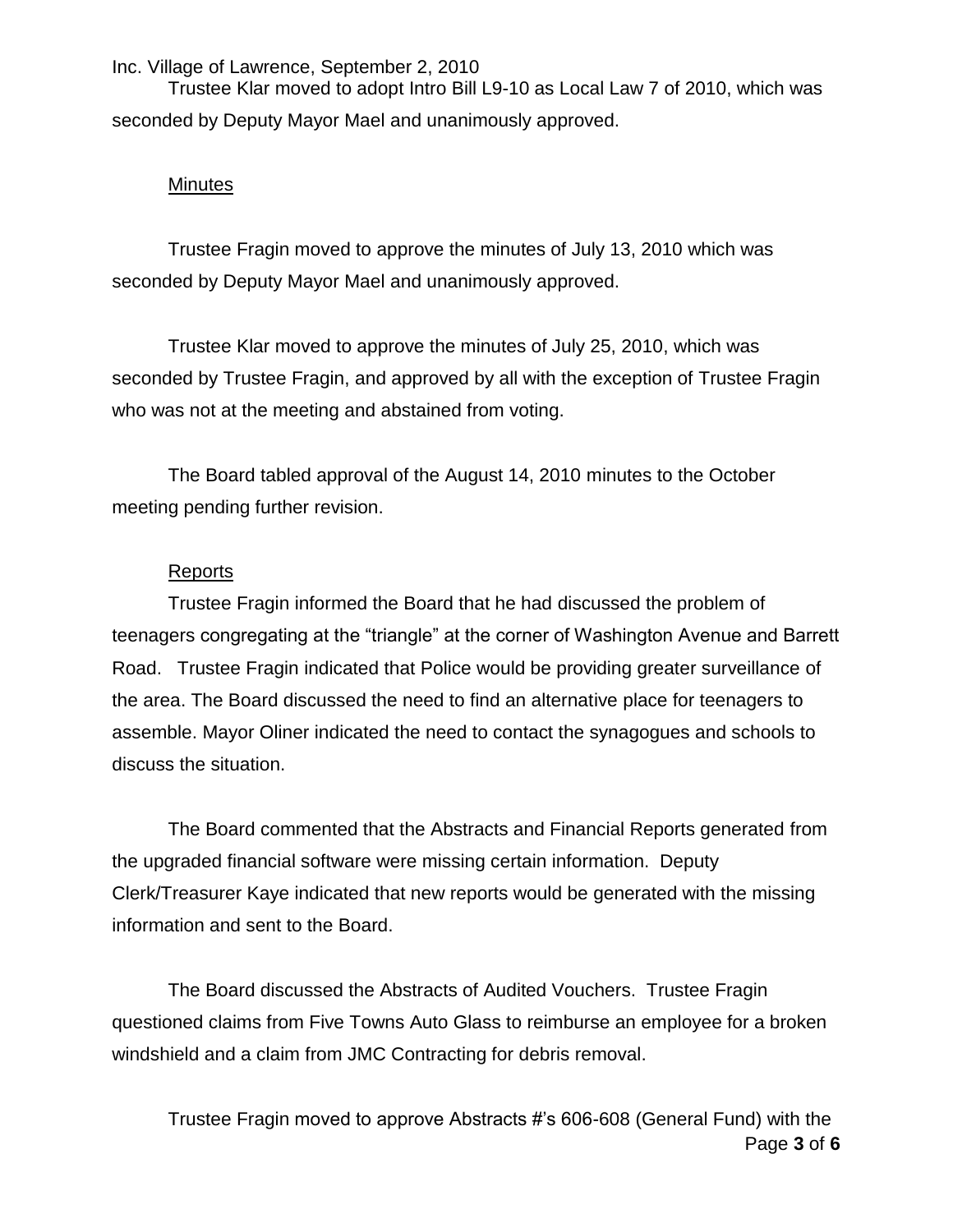Inc. Village of Lawrence, September 2, 2010 exception of the claim by JMC Contracting, 225 (Trust Fund), 26-28 (Rec. Fund) with the exception of the claim from Five Towns Auto Glass, 28-30(Sewer Fund) and 2269- 2271(Payroll), which was seconded by Trustee Klar, and approved by all with the exception of Deputy Mayor Mael who abstained.

Mayor Oliner re-opened Good & Welfare.

Mr. Katz, Ventana Court, presented the Board with copies of correspondence recounting how the Village had damaged his plantings and the front part of his driveway when it dug up an area for emergency sewer work. Mr. Katz complained that the Village restored part of the driveway without any notice and that the contrast of new and old asphalt on the driveway was unattractive. Mr. Katz' requested a reimbursement for one-half the cost to repave his entire driveway or \$4,700.00 as stated in his letter of June 27<sup>th</sup>. Administrator Smollett explained that the area dug up was Village property and that Mr. Katz had initially been offered \$1,000 for any damage. The Village repaved part of the driveway which was Mr. Katz' property in order to cover some dents left by Village machinery.

Trustee Klar informed Mr. Katz that planting in the Village right-of-way is at one's own risk; however, the Village should have given proper notice of its intention to repave part of the driveway.

Mayor Oliner indicated that the Board would take the situation under advisement.

### Country Club Catering Room Rental Fees – tabled to the next meeting

### Old Business

Deputy Mayor Mael requested that the No Parking sign on Waverly Place be moved to allow room for three to four more cars to park on that side. Administrator Smollett indicated that he would look at the site. Deputy Mayor Mael moved to approve moving the No Parking sign on Waverly Place pending inspection by Administrator Smollett, seconded by Trustee Klar and unanimously approved.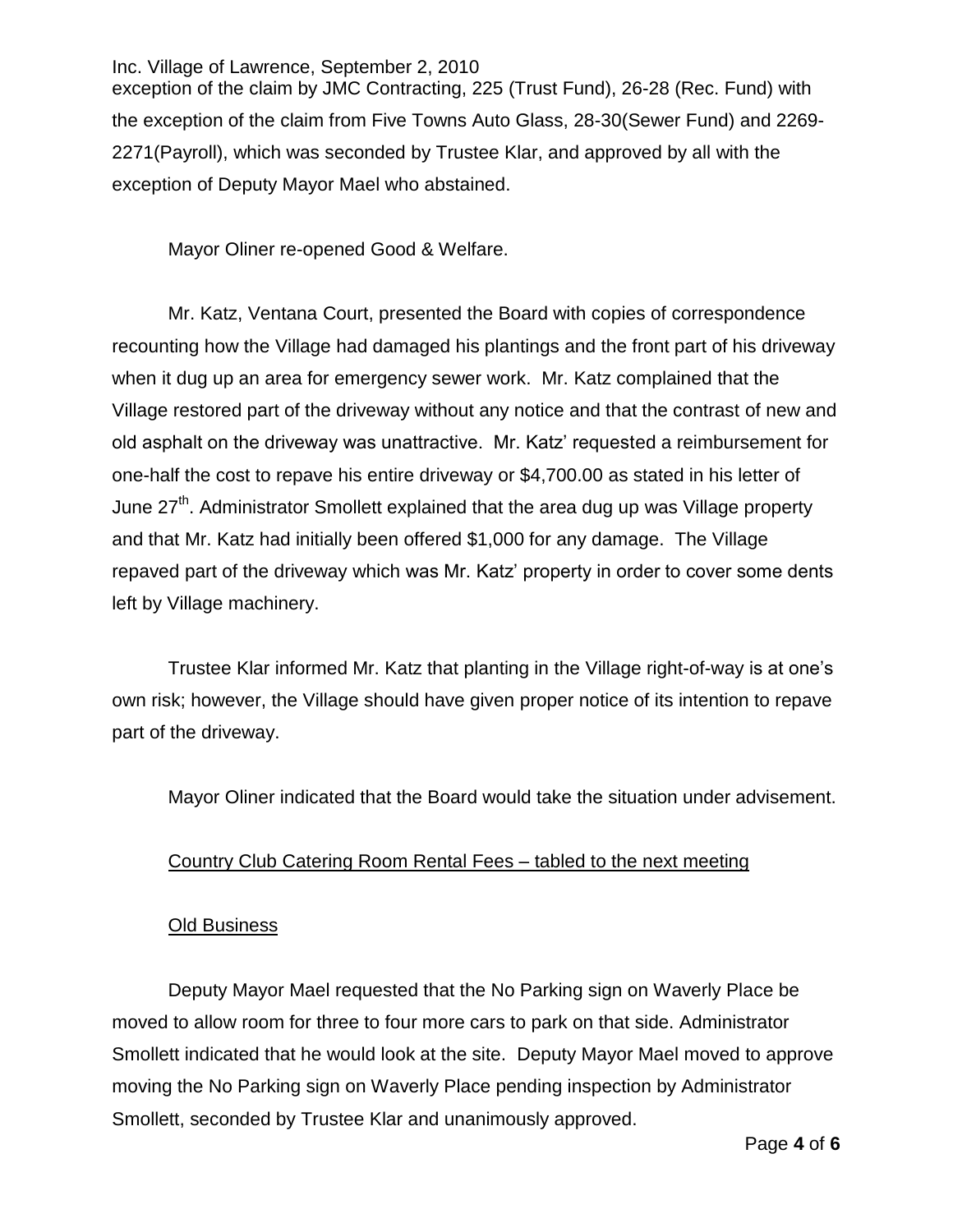The Board discussed a situation where a homeowner had placed stones/rocks in the Village's right-of-way. Deputy Mayor Mael recalled a policy adopted several years ago which prohibited this practice for liability reasons. Administrator Smollett was instructed to notify the resident of the violation.

Trustee Fragin inquired about the following old business items: -overnight parking permits. Deputy Mayor Mael commented that the Board needed to wait until school opened to analyze the Frost Lane parking lot. - need to look into restricted parking on one side of Beechwood and Frost

Trustee Fragin reported that next year's pension contribution was expected to be 16.3% of payroll.

Trustee Klar asked about the status of the bids for Phase III of the golf course renovation. Administrator Smollett indicated that a pre-bid meeting was held and the bids were due this month.

Administrator Smollett informed the Board that plans for three additional road improvements approved at the July  $25<sup>th</sup>$  meeting were almost complete. Mayor Oliner indicated that Ivy Street would be done by the Village Highway Department.

Administrator Smollett reported that the Request for Proposal for a second kosher caterer which had been authorized at the August  $14<sup>th</sup>$  meeting was being worked on.

Mayor Oliner asked the Board for specific approval of July vouchers which had been emailed to the Board in August (and was included in the approvals at this meeting). Trustee Klar moved to approve the July vouchers, seconded by Deputy Mayor Mael and unanimously approved by all.

Page **5** of **6** Deputy Mayor Mael reported that many cars parked at the Post Office were actually commuters taking up Post Office spots. Administrator Smollett reported that he